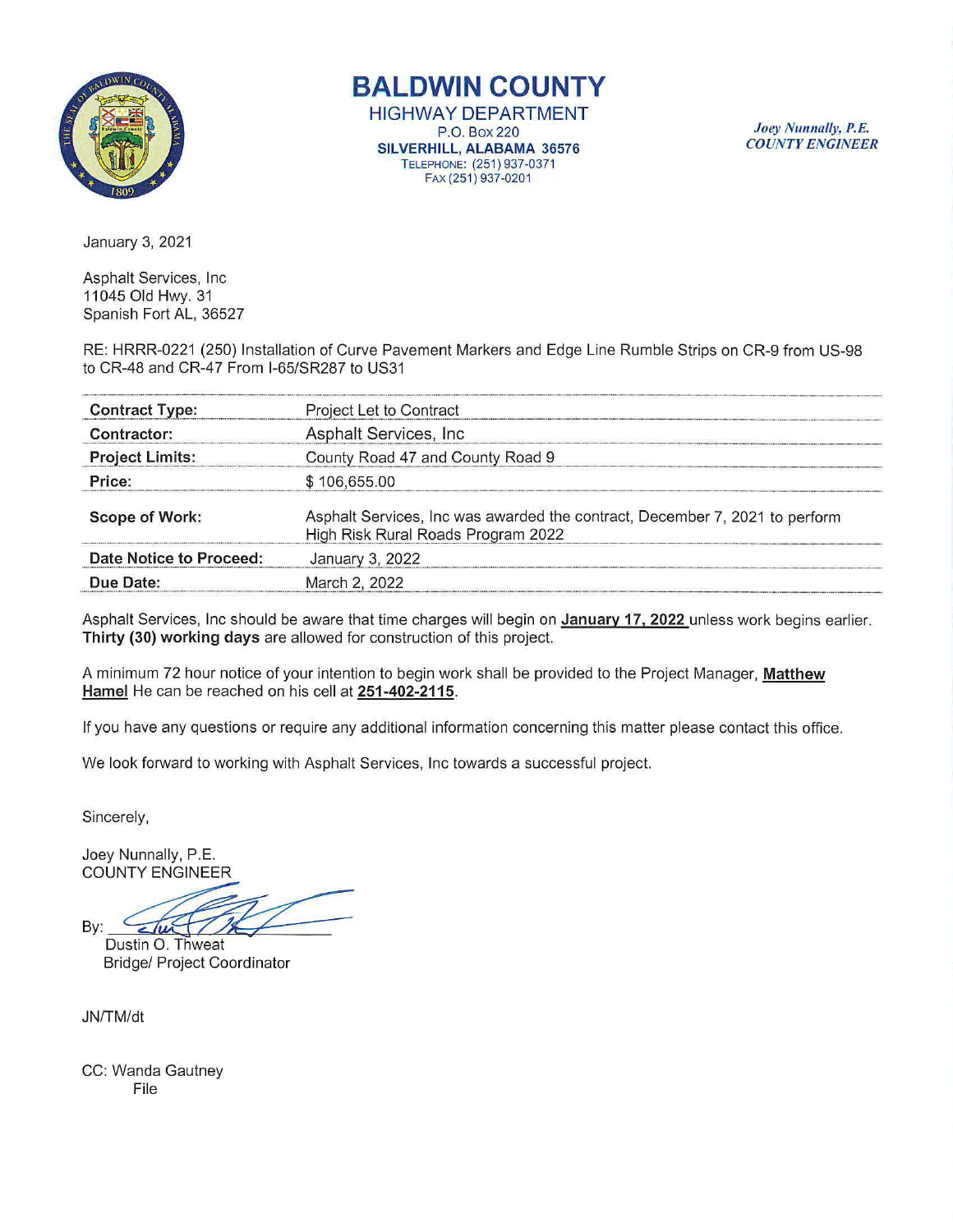## **ITEMX CONTRACT FOR CONSTRUCTION SERVICES**

State of Alabama (1) County of Baldwin (1)

This Contract for Construction Services (hereinafter referred to as "Contract") is made and entered into by and between the COUNTY of Baldwin, acting by and through its governing body, the Baldwin County Commission (hereinafter referred to as "COUNTY"), and **Asphalt Services Inc.** (hereinafter referred to as "PROVIDER").

### **WITNESSETH:**

Whereas, the Baldwin County Commission at its **November 16, 2021,** meeting awarded the bid for PROJECT NO. HRRR-0221 (250) - HIGH RISK RURAL ROADS (HRRR) PROGRAM INSTALLATION OF CURVE PAVEMENT MARKERS AND EDGE LINE RUMBLE STRIPS ON CR-9 FROM US-98 TO CR-48 AND CR-47 FROM I-65/SR287 TO US-31, to **Asphalt Services Inc.**  in the amount of \$106,655.00 with a completion time of **THIRTY (30) working days.** 

NOW, THEREFORE, in consideration of the premises and the mutual covenants herein contained, the sufficiency of which being hereby acknowledged, PROVIDER and COUNTY do hereby agree as follows:

- I. Obligations Generally. The COUNTY hereby retains, and the PROVIDER agrees to perform for the COUNTY, those public works services as hereinafter set forth. This document shall serve as the binding contract for the services of PROVIDER. PROVIDER shall immediately commence performance of the services outlined herein upon full execution of this Contract. All work shall be commenced and completed in a timely manner as, and at the times, herein set out. Time is of the essence for all provisions of this Contract.
- II. Recitals Included. The above recitals and statements are incorporated as part of this Contract and shall have the effect and enforceability as all other provisions herein.
- Ill. Professional Qualifications. For the purpose of this Contract, the PROVIDER represents and warrants to the COUNTY that it possesses the professional, technical, and administrative personnel with the specific experience and training necessary to PROVIDER the professional services required herein.
- IV. No Prohibited Exclusive Franchise. The COUNTY neither perceives nor intends, by this Contract, a granting of an exclusive franchise or violation of Art. I, Section 22 of the Alabama Constitution.
- V. Representation/Warrantv of Certifications. Etc. PROVIDER represents and warrants that PROVIDER is presently certified, licensed and otherwise permitted under all necessary and applicable laws and regnlations to perform the services herein, and that PROVIDER shall renew, maintain, and otherwise ensure that all such certifications, licenses, and permits are current and valid, without interruption, for and through completion of the services. The representation and warranty aforesaid is a material inducement to the COUNTY in entering this Contract, and the parties agree that the breach thereof shall be deemed material at the COUNTY's option.
- VI. Legal Compliance. The PROVIDER shall at all times comply with all applicable federal, state, local and municipal laws and regulations.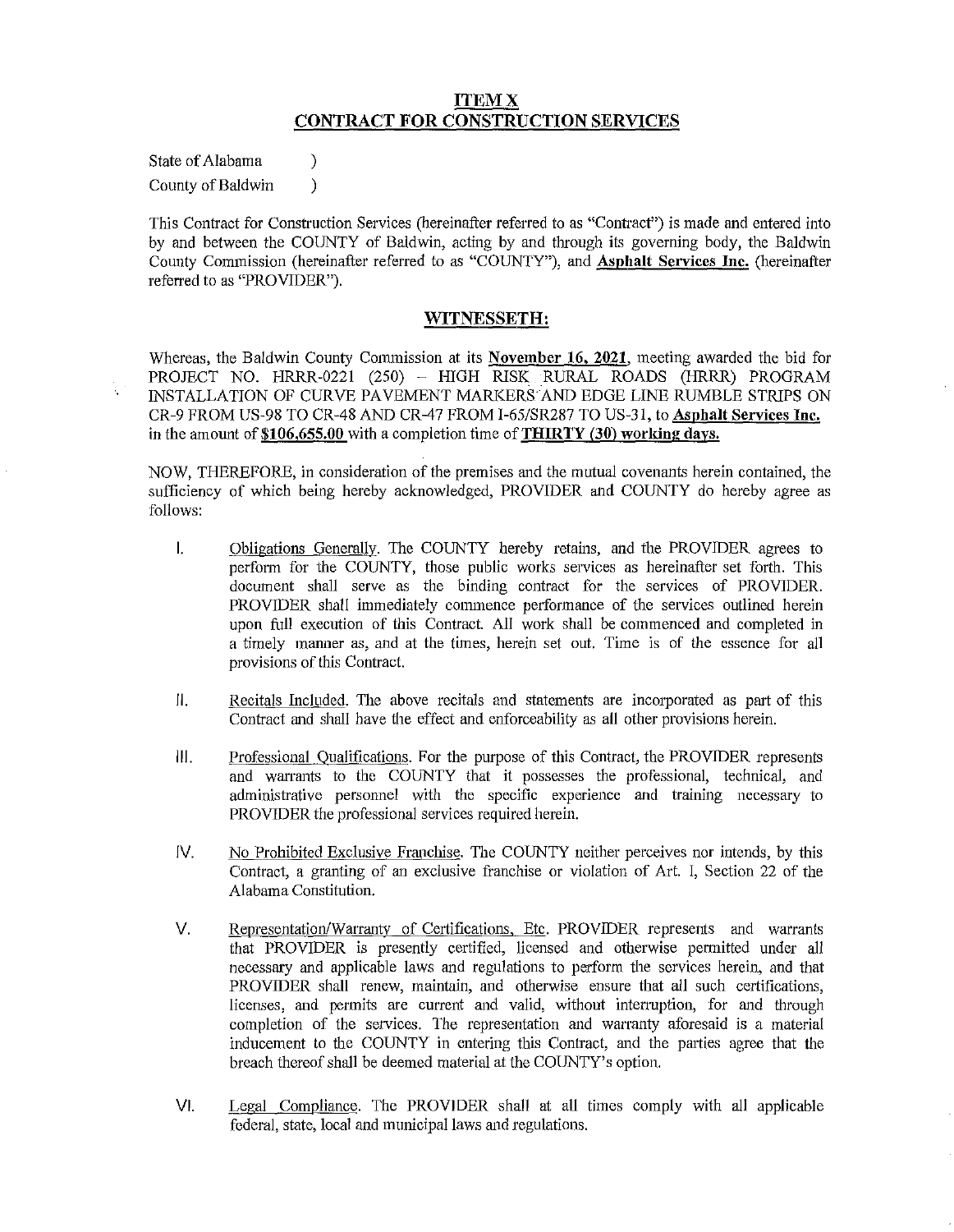- VII. Independent Contractor. PROVIDER acknowledges that it is an independent contractor, and PROVIDER shall at all times remain as such in performing the services under this Contract. PROVIDER is not an employee, servant, partner, or agent of the COUNTY and has no authority, whether express or implied, to contract for or bind the COUNTY in any manner. The parties agree that PROVIDER shall be solely responsible for and shall have full and unqualified control over developing and implementing its own means and methods, as it deems necessary and appropriate, in providing the aforementioned services, and that the COUNTY' s interests herein are expressly limited to the results of said services. PROVIDER is not entitled to unemployment insurance benefits, and PROVIDER is responsible for and obligated to pay any and all federal and state income tax on any monies paid pursuant to this Contract.
- VIII. No Agency Created. It is neither the express nor the implied intent of PROVIDER or COUNTY to create an agency relationship pursuant to this Contract. Therefore, the PROVIDER does not in any manner act on behalf of COUNTY, and the creation of such a relationship is prohibited and void.
- IX. Unenforceable Provisions. If any one or more of the provisions contained herein shall, for any reason, be held to be invalid, illegal or unenforceable in any respect, then such provision or provisions shall be deemed severable from the remaining provisions hereof, and such invalidity, illegality or unenforceability shall not affect any other provision hereof. This Contract shall be construed as if such mvalid, illegal or unenforceable provision had never been contained herein.
- X. Entire Agreement. This Contract represents the entire and integrated agreement between COUNTY and PROVIDER and supersedes all prior negotiations, representations, or agreements, either written or oral. This agreement may be amended only by written instrument signed by all parties.
- XI. Failure to Strictly Enforce Performance. The failure of the COUNTY to insist upon the strict performance of any of the terms, covenants, agreements and conditions of this Contract shall not constitute, and shall never be asserted by PROVIDER as constituting a default or be construed as a waiver or relinquislnnent of the right of the COUNTY to thereafter enforce any such term, covenant, agreement, or condition, but the same shall continue in full force and effect.
- XII. Assignment. This Contract, or any interest herein, shall not be assigned transferred or otherwise encumbered by PROVIDER without the prior written consent of the COUNTY, which may be withheld or granted in the sole discretion of the COUNTY.
- XIII. Ownership of Docmnents/Work. The COUNTY shall be the owner of all copyright or other intellectual property rights in reports, documents and deliverables produced and paid for under this Contract, and to the extent permitted by Alabama law, any such material may be reproduced and reused at the discretion of the COUNTY without payment of further consideration. PROVIDER shall not transfer, disclose, or otherwise use such information for any purpose other than in perfonnance of the services hereunder, without the COUNTY's prior written consent, which may be withheld or granted in the sole discretion of the COUNTY.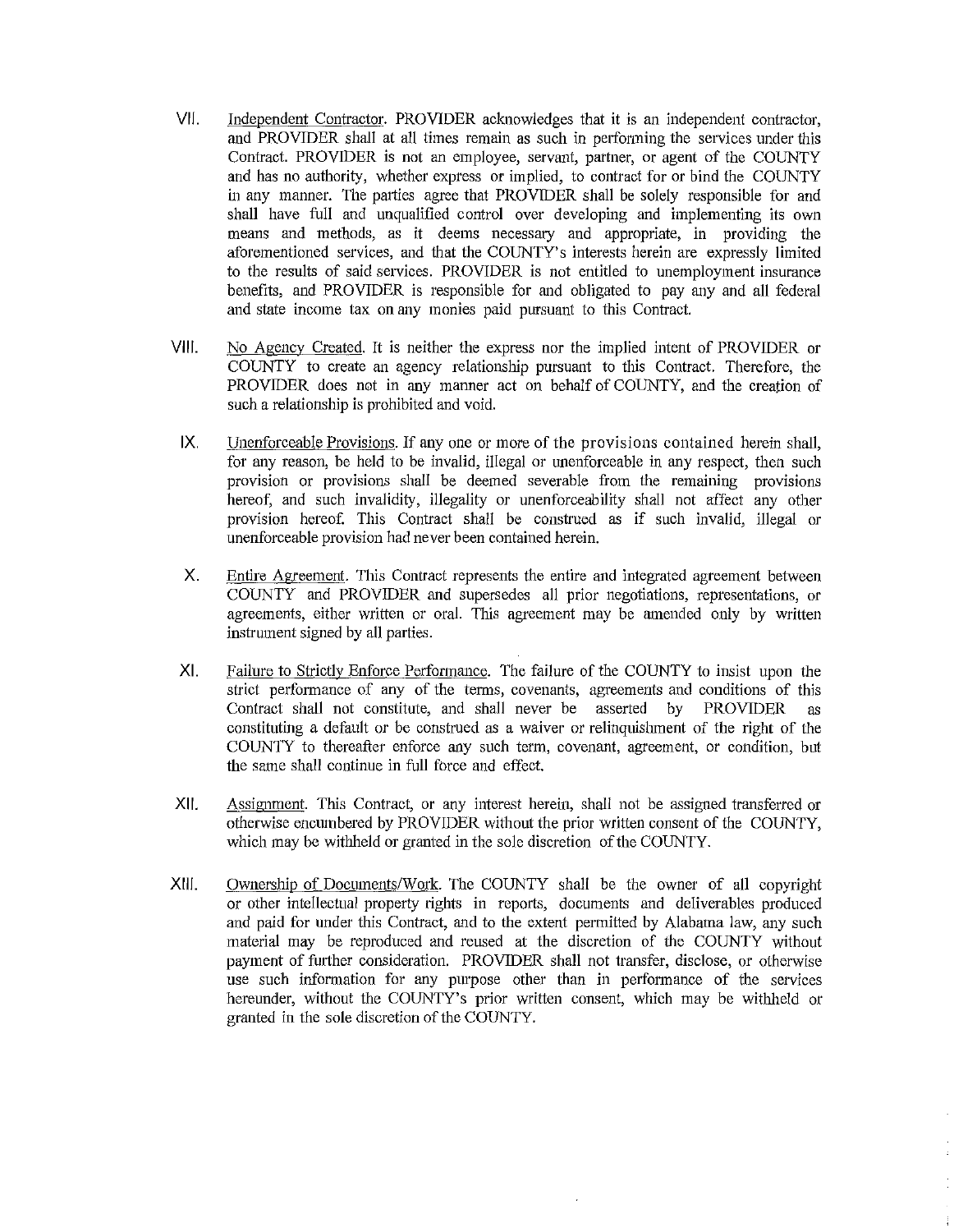XIV. Notice. Notice required herein shall be in writing, unless otherwise allowed, and said notice shall be deemed effective when received at the following addresses:

| PROVIDER: | Asphalt Services Inc.<br>11045 Old Highway 31<br>Spanish Fort Al, 36527                               |
|-----------|-------------------------------------------------------------------------------------------------------|
| COUNTY:   | Baldwin County Commission<br>c/o Chairman<br>322 Courthouse Square, Suite 12<br>Bay Minette, AL 36507 |

XV. Services to be Rendered. PROVIDER is retained by the COUNTY as a professionally qualified Contractor. The general scope of work for the services shall include all the  $\mathcal{F}(\mathcal{G})$ terms and conditions being expressly incorporated herein by reference, and without limitation, will encompass the following:

The work consists of properly performing the following tasks in accordance with the plans, specifications, regulations, codes and good engineering and construction practices:

## **PROJECT NO. HRRR-0221 (250) - HIGH RISK RURAL ROADS (HRRR) PROGRAM INSTALLATION OF CURVE PAVEMENT MARKERS AND EDGE LINE RUMBLE STRIPS ON CR-9 FROM US-98 TO CR-48 AND CR-47 FROM l-65/SR287 TO US-31.**

A. PROVIDER will provide ongoing communications with COUNTY regarding this service, including updates, emails and etc. as requested. Additionally, PROVIDER will meet with COUNTY as needed or requested.

B. PROVIDER is responsible for the professional quality, technical accuracy, timely completion and coordination of all services furnished by or in relation to this Contract.

C. PROVIDER represents and warrants that its services shall be performed within the limits and standards provided by the COUNTY, in a manner consistent with the level of care and skill ordinarily exercised by similar PROVIDERS under similar circumstances at the time the services are performed.

### ATTACHMENTS:

The exhibits and/or attachments listed below are specifically included as a necessary part of this Contract, and the same shall not be complete without such items, to wit:

# **PROJECT NO. HRRR-0221 (250) - HIGH RISK RURAL ROADS (HRRR) PROGRAM INSTALLATION OF CURVE PAVEMENT MARKERS AND EDGE LINE RUMBLE STRIPS ON CR-9 FROM US-98 TO CR-48 AND CR-47 FROM I-65/SR287 TO US-31.**

COUNTY and PROVIDER jointly shall cause such items as listed above to contain dates, signatures of the parties with authorization to malce such signatures, and sufficient marks and references back to this Contract noting their inclusion and attachment hereto. In any event of a conflict between this document and the attachments referenced above, this document shall govern.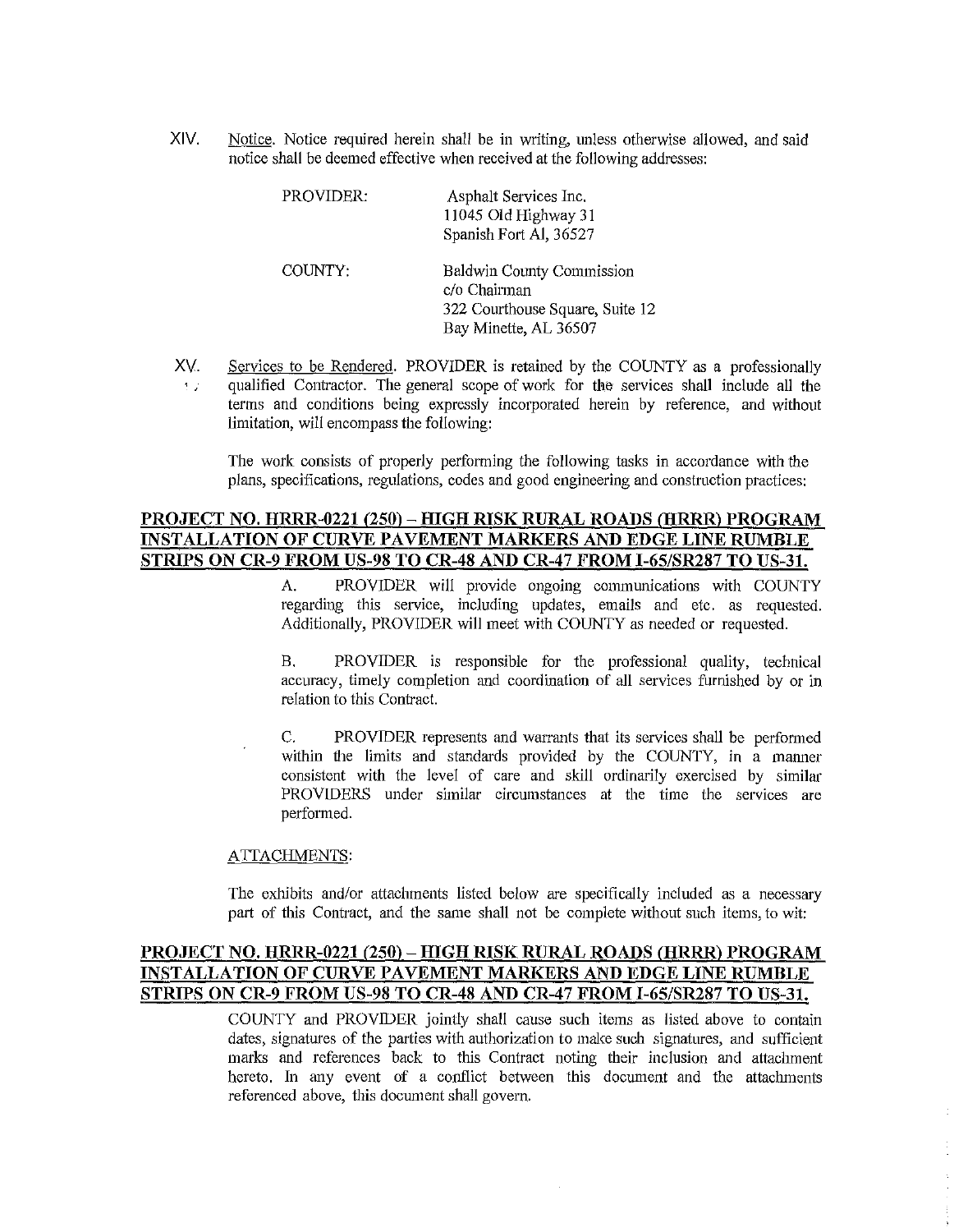### XVI. General Responsibilities of the COUNTY.

A. The COUNTY shall provide reasonable notice to PROVIDER whenever the COUNTY observes or otherwise actually becomes aware of any development that affects the scope or time of PROVIDER's services hereunder or any defect or non conformance in the work of PROVIDER.

B. The COUNTY shall pay to PROVIDER the compensation subject to the terms set out below.

XVII. Termination of Services. The COUNTY may terminate this Contract, with or without cause or reason, by giving fifteen (15) days written notice of such to the PROVIDER. Upon receipt of such notices, PROVIDER shall discontinue its work to the extent specified in the notice.

In the event of termination, the COUNTY shall pay PROVIDER for all services satisfactorily rendered, and for any expenses deemed by COUNTY to be a reimbursable expense incurred pursuant to this Contract and prior to the date of termination.

ŧ,

- XVIII. Compensation Limited. The compensation to be paid to the PROVIDER shall be the full compensation for all work performed by PROVIDER under this Contract. Any and all additional expenditures or expenses of PROVIDER, not listed in full within this Contract, shall not be considered as a part of this Contract and shall not be demanded by PROVIDER or paid by COUNTY.
- XIX. Direct Expenses. Compensation to PROVIDER for work shall be paid on contract unit prices for work completed by PROVIDER upon approval of the COUNTY Engineer. Said compensation shall be all inclusive, including without limitation, reimbursement of all cost, incidentals and operating expense associated with those directly engaged in performance of the requested services
- XX. Method of Payment. PROVlDER shall submit invoices to the COUNTY for payment for work performed. Such invoice shall be accompanied by a detailed account of compensation to be paid PROVIDER.

Payment shall be made by the COUNTY within thirty (30) days of the approval of the invoice submitted by the PROVIDER. The COUNTY agrees to review and approve invoices submitted for payment in a timely manner.

In making the partial payments, there shall be retained not more than **five percent** of the estimated amount of work done and the value of materials stored on the site or suitably stored and insured off-site, and **after 50 percent completion** has been accomplished, no further retainage shall be withheld. The retainage as set out above shall be held until final completion and acceptance of all work covered by the contract unless the escrow or deposit arrangement as described in Code of Alabama (1975) Section 39-2-12 subsections  $(f)$  and  $(g)$  is utilized. PROVIDER, however, no retainage shall be withheld on contracts entered into by the Alabama Department of Transportation for the construction or maintenance of public highways, bridges, or roads.

Upon completion of work, the contractor must advertise for 30 days, once per week for 4 straight weeks in a newspaper of general circulation and provide proof of advertisement.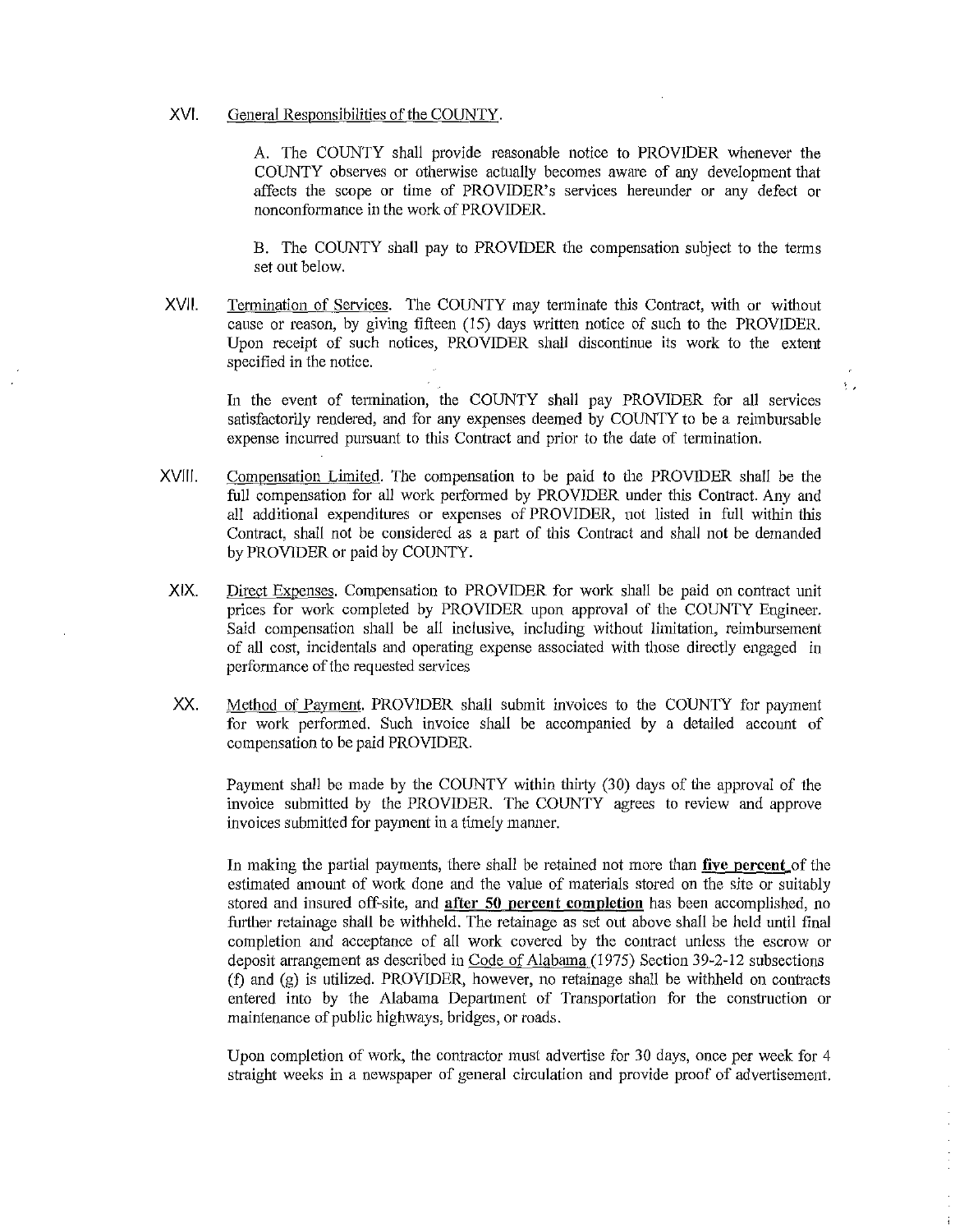Final payment will be made 30 days after the last day of advertisement.

- XXI. Effective Dates. This Contract shall be effective and commence immediately upon the same date as its full execution. The PROVIDER shall have SIXTY (60) WORKING DAYS after the notification to proceed to complete the work. The Contract shall terminate upon either the expiration of no more than SIXTY (60) WORKING DAYS after the notification to proceed is given or upon a written notification thereof received by either party within the required fifteen (15) day period, unless extended by the COUNTY. [Nothing herein stated shall prohibit the COUNTY from otherwise terminating this Contract according to the provisions herein.]
- XX/I. Force Majeure. The Parties hereto shall incur no liability to the other if performance becomes impossible or impracticable by reason of an event or effect that the parties could neither have anticipated nor controlled. This allowance shall include both an act of nature and acts of third parties. Any costs that would otherwise be incurred and/or necessitated by the provisions herein shall be alleviated for either party by such event or effect.
- XXll/. Indemnification. PROVIDER shall indemnify, defend and hold the COUNTY and its Commissioners, affiliates, employees, agents, and representatives (collectively referred to in this section as "COUNTY") harmless from and against any and all claims, demands, liabilities, damages, losses, judgments, costs, and expenses including, without limitations, attorneys' fees and costs, for any and all personal injury (including death) and property damage of any kind or nature whatsoever, incurred by, asserted against, or imposed upon COUNTY, as a result of or in any manner related to provision of services heretmder, or any act or omission, by PROVIDER. PROVIDER shall provide the COUNTY with proof of general liability coverage including the COUNTY as an additional insured. This indemnification shall survive the expiration or termination of this Contract.
- XXIV. Number of Originals. This Contract shall be executed with four (4) originals, all of which are equally valid as an original.
- xxv. Governing Law. This Contract in all respects, including without limitation its formation, validity, construction, enforceability and available remedies, shall be governed by the laws of the State of Alabama, without regard to Alabama conflict of law principles.
- XXVI. Insurance. The PROVIDER shall provide all insurance required in Item VIII Insurance Requirements as set forth in the Documents and Construction Specifications. Prior to perfonning services pursuant to this Contract, PROVIDER shall carry, with insurers satisfactory to COUNTY, throughout the term of hereof: Auto Liability Insurance, including owned, hired and non-owned vehicles, with limits of not less than \$1,000,000, combined single limit, for both bodily injury liability and property damage liability each occurrence; Commercial General Liability Insurance, including all contractual liability hereunder, with limits not less than \$1,000,000, combined single limit, for both bodily injury liability and property damage liability each occurrence; and Worker's Compensation Insurance, meeting the statutory limits of the State of Alabama and Employer's Liability Insurance fully covering all employees and supervisors participating in the work at the subject property site. All liability insurance shall name the COUNTY as an additional insured. Prior to commencing operations hereunder, a Certificate of Insurance evidencing such coverage, satisfactory to COUNTY, shall be furnished to COUNTY, which shall specifically state that such insurance shall provide for at least thirty (30) days' notice to COUNTY in the event of cancellation,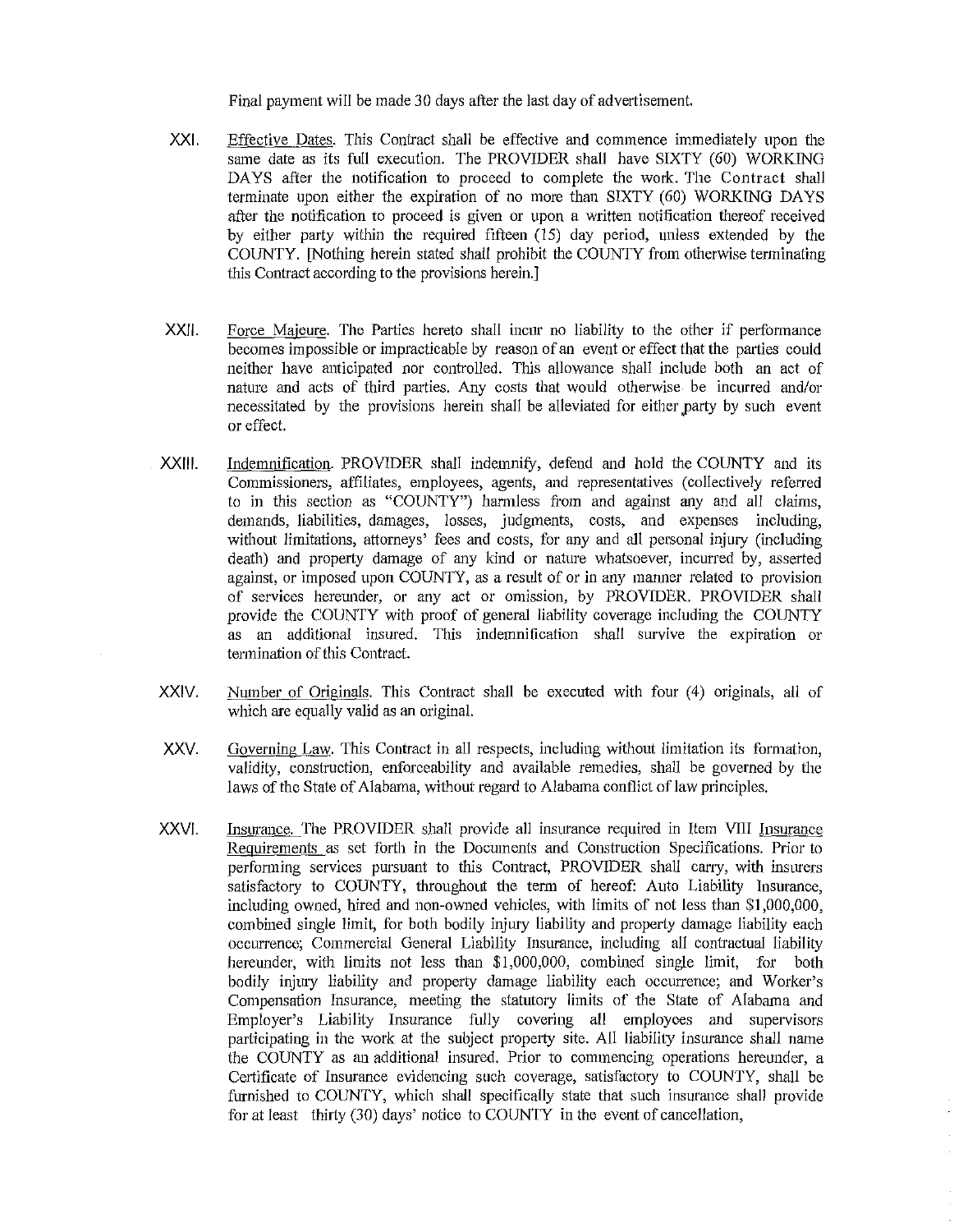termination or any change in such insurance policies. The workers compensation certificate shall bear an endorsement clearly evidencing a waiver of the right of subrogation against COUNTY and COUNTY Representatives. Should PROVIDER fail to furnish current evidence upon demand of any insurance required hereunder, or in the event of cancellation, tennination or change in any such insurance, COUNTY may, at its option, suspend this Contract until insurance is obtained, terminate this Contract immediately without further action, or hold PROVIDER in material default and pursue any and all remedies available. (Note: The PROVIDER shall be required to provide the insurance required in Item VIII Insurance Requirements as set forth in the Docmnents and Construction Specifications, and the provisions contained herein shall be adjusted accordingly.)

XXVll. Surety. As a material inducement for the COUNTY to enter this Contract, any and all bond and/or surety guarantees required by the COUNTY in reference to the Project shall be in a form acceptable to the COUNTY and shall, without limitation, meet the following requirements: Ń.

> A. Acceptance of Surety. The bond and/or surety document must be reviewed by, and be acceptable to, COUNTY staff and approved by the COUNTY Commission. In the event that such document is not in an acceptable form at any time prior to or during the term of this Contract, the services and/or work described in this Contract shall either not commence or immediately cease, depending on the situation. Any project delay that is attributable to the COUNTY's acceptance, or non-acceptance, of the bond and/or surety document form shall in no way be consider as a delay caused by the COUNTY, and the PROVIDER waives all rights to claim that any such delay was the fault of the COUNTY.

> B. Value of Suretv. The bond and/or surety guarantee shall be of an amount equal to or greater than 100 percent of the total cost identified in the bid response

> C. Term of Surety. Any bond and/or surety guarantees required by the COUNTY must be valid at all times during the life of this Contract or as set forth in the Project Bid Requirements. Notwithstanding anything written or implied herein to the contrary, in no event shall the bond and/or surety document lapse, terminate, expire, or otherwise become invalid prior to the COUNTY, or the COUNTY's authorized agent, providing a written Notice to the PROVIDER that the Project is in fact completed in all respects. Said Notice from the COUNTY or its authorized agent shall not be provided until the COUNTY, in its sole discretion, is satisfied that the Project is complete in all respects.

> D. Scope of the Surety. The terms and provisions of any bond and/or surety guarantee provided as part of this Project shall in all respects, without limitation, be consistent, and in agreement with, the provisions of this Contract. In the event· that the bond and/or surety guarantee is in conflict with this Contract, this Contract shall govern. Neither this section nor this provision limits the duties of the PROVIDER to satisfy all of the requirements in this Contract.

#### XXVlll. Liquidated Damages

Liquidated damages will be assessed according to the Alabama Depmiment of Transportation Standard Specifications for Highway Construction 2018 Edition, Section 108.11.

 $\lambda$ 

4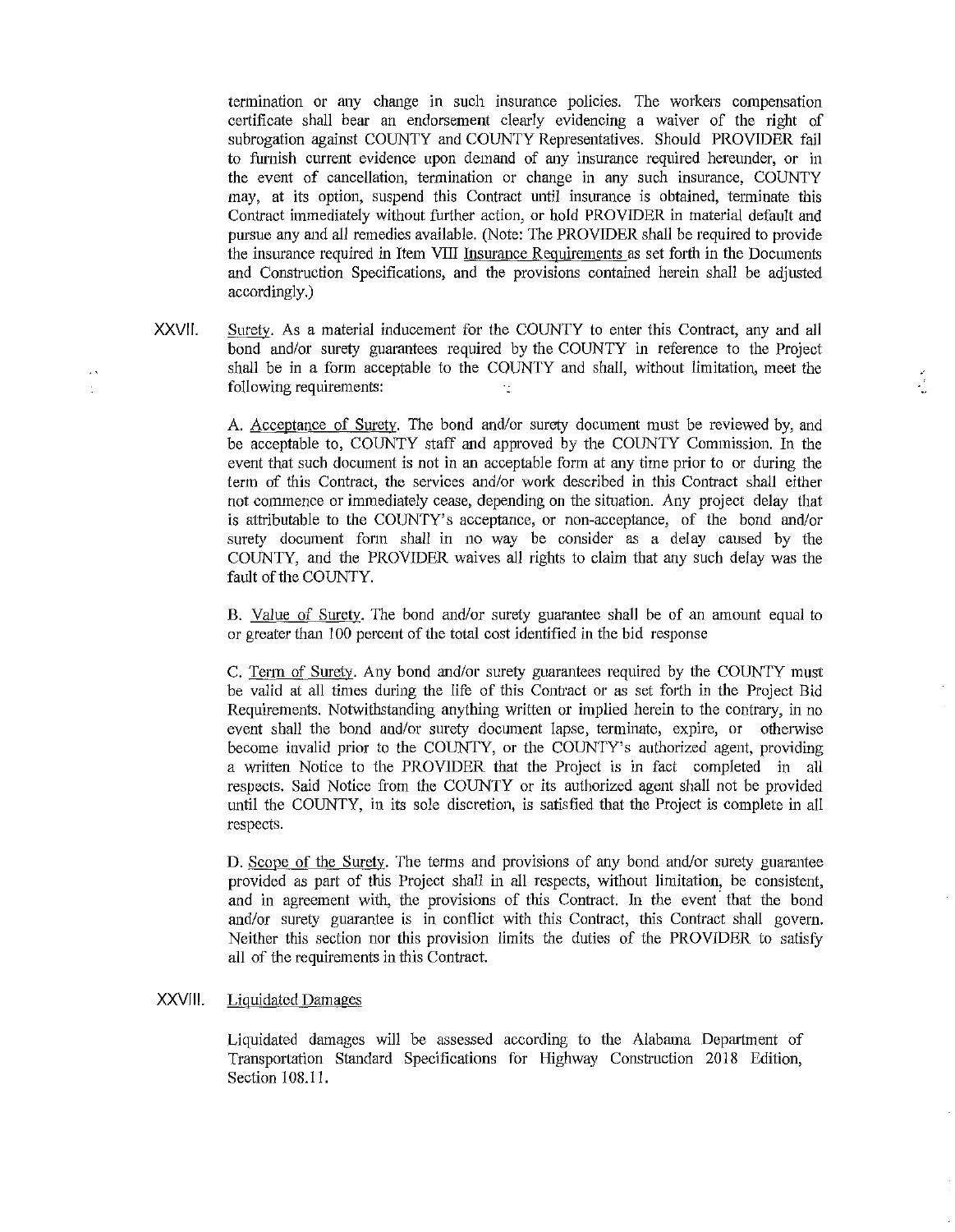### XXIX. TITLE 39/CODE OF ALABAMA COMPLIANCE

As a condition of any Bid Award and the respective contract(s) pursuant thereto, the COUNTY places full reliance upon the fact that it is the sole responsibility of any contractor, person or entity entering into such a contract with Baldwin COUNTY for the prosecution of any public works to ensure that they and/or any of their respective agents comply with all applicable provisions of Sections 39-1-1, et seq., Code of Alabama (1975), as amended. More specifically, any contractor, person or entity entering into such a contract with Baldwin COUNTY for the prosecution of any public works shall be in compliance with, and have full knowledge of, the following provisions of Title 39:

"(f) The Contractor shall, immediately after the completion of the contract give notice of the completion by an advertisement in a newspaper of general circulation published within the city or COUNTY in which the work has been done, for a period of fom successive weeks. A final settlement shall not be made upon the contract tmtil the expiration of 30 days after the completion of the notice. Proof of publication of the notice shall be made by the contractor to the authority by whom the contract was made by affidavit of the publisher and a printed copy of the notice published .... §39-1- 1(f) Code of Alabama (1975), as amended.

"(g) Subsection (f) shall not apply to contractors performing contracts of less than fifty thousand (\$50,000) in amount. In such cases, the governing body of the contracting agency, to expedite final payment, shall cause notice of final completion of the contract to be published one time in a newspaper of general circulation, published in the COUNTY of the contracting agency and shall post notice of final completion on the agency's bulletin board for one week, and shall require the contractor to certify under oath that all bills have been paid in foll. Final settlement with the contractor may be made at any time after the notice has been posted for one entire week." §39-1-l(g) Code of Alabama (1975), as amended.

**NOTE: Any failure to fully comply with this section or any applicable laws of the State of Alabama shall be deemed a material breach of the terms of both the Bid Award and the respective contracts resulting there from. Furthermore, Baldwin COUNTY takes no responsibility for resulting delayed payments, penalties, or damages as a result of any failure to strictly comply with Alabama Law.**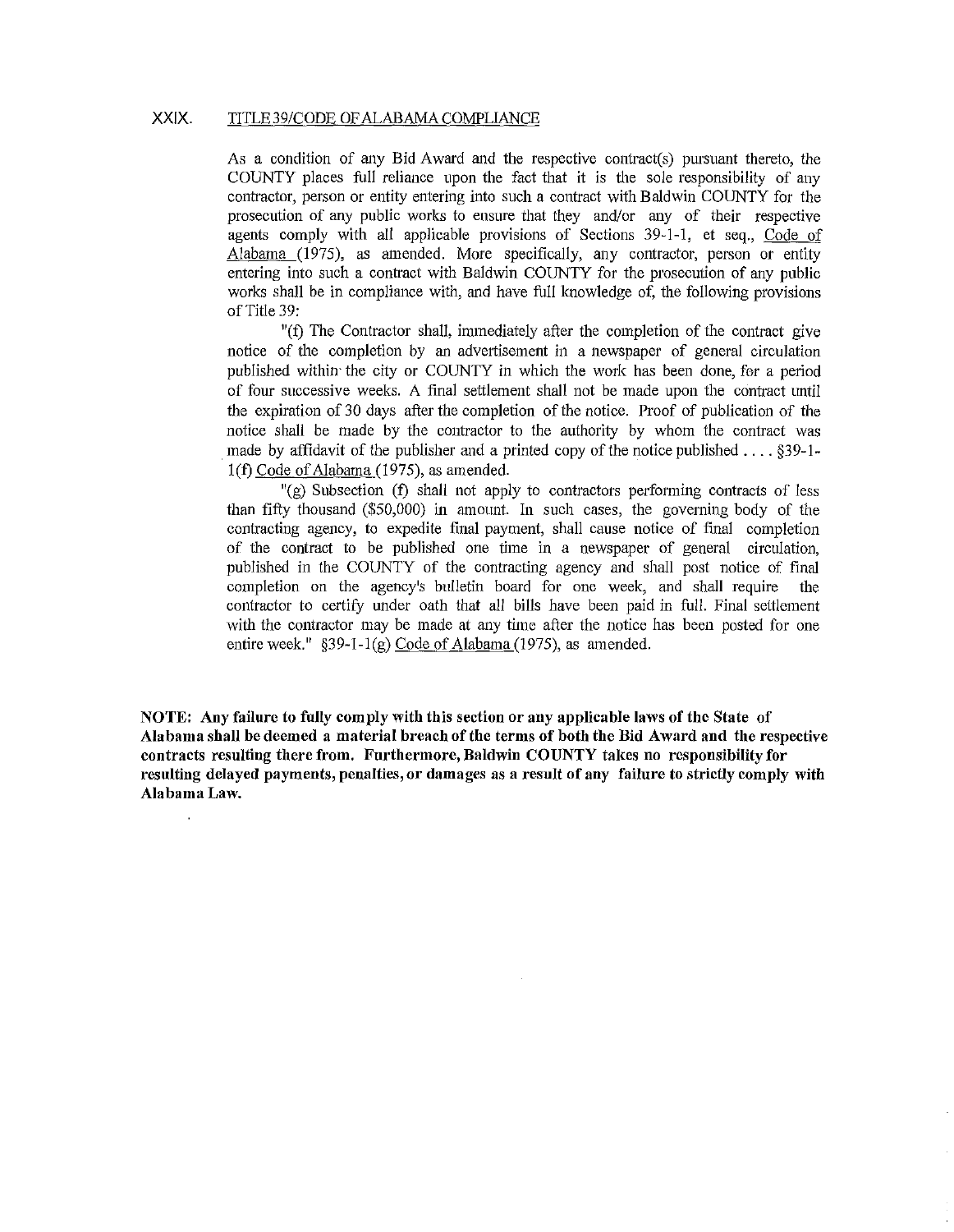IN WITNESS WHEREOF, the parties hereto, by and through their duly authorized representatives, have executed this Contract on the last day of execution by the COUNTY as written below.



ATTEST:

 $7/42$  $\overline{\phantom{a}}$ 

ASPHALT SERVICES, INC.  $11/29/2021$ : /Date Its By Taylor Renfroe, Project Manager





PROVIDER:

*NOTARY PAGE TO FOLLOW:*